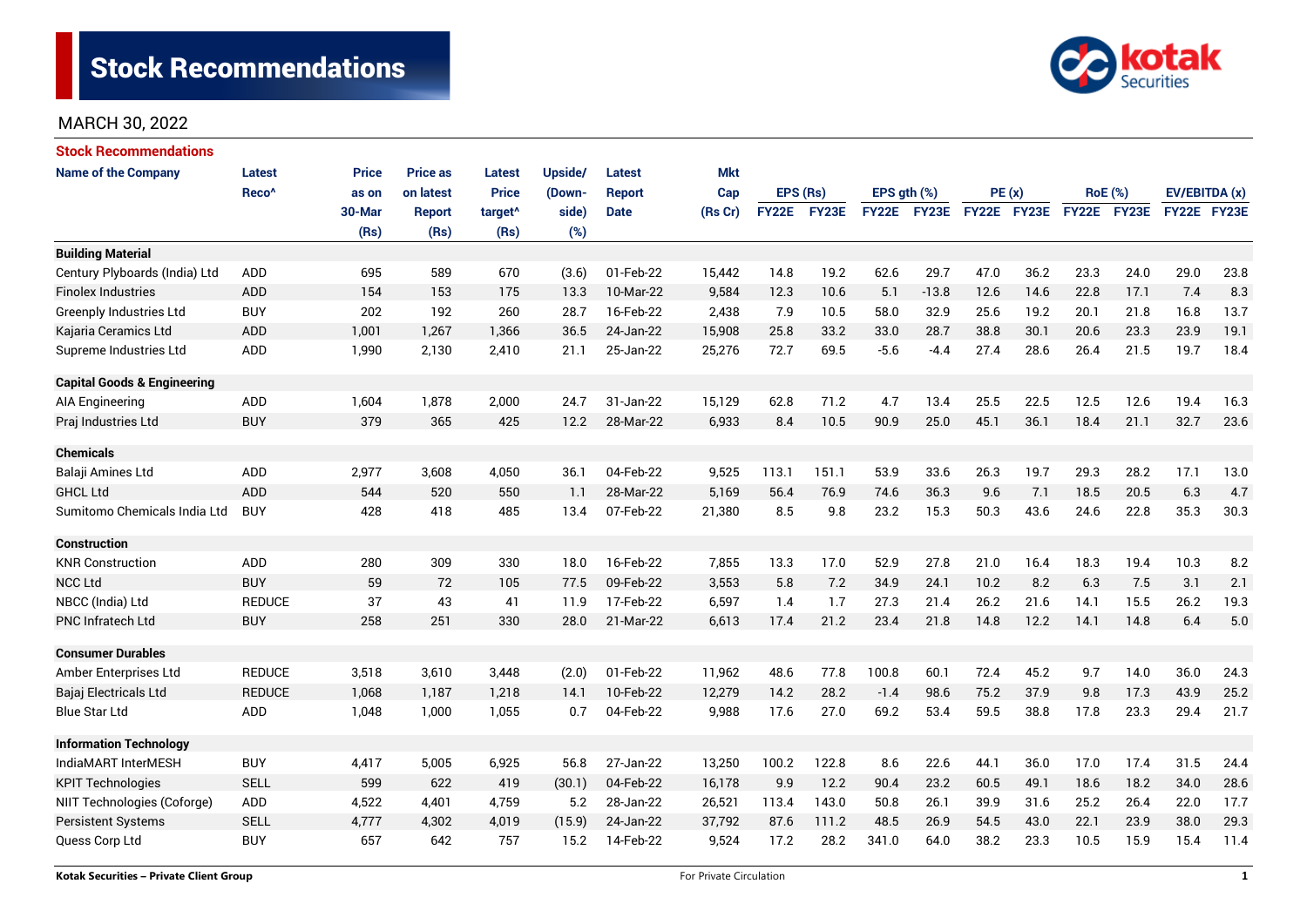

| <b>Stock Recommendations</b>       |                   |              |                 |                     |         |               |            |              |       |                  |              |             |      |                |      |               |      |
|------------------------------------|-------------------|--------------|-----------------|---------------------|---------|---------------|------------|--------------|-------|------------------|--------------|-------------|------|----------------|------|---------------|------|
| <b>Name of the Company</b>         | Latest            | <b>Price</b> | <b>Price as</b> | <b>Latest</b>       | Upside/ | <b>Latest</b> | <b>Mkt</b> |              |       |                  |              |             |      |                |      |               |      |
|                                    | Reco <sup>^</sup> | as on        | on latest       | <b>Price</b>        | (Down-  | <b>Report</b> | Cap        | EPS (Rs)     |       | EPS $qth$ $(\%)$ |              | PE(x)       |      | <b>RoE</b> (%) |      | EV/EBITDA (x) |      |
|                                    |                   | 30-Mar       | Report          | target <sup>^</sup> | side)   | <b>Date</b>   | (Rs Cr)    | <b>FY22E</b> | FY23E | <b>FY22E</b>     | <b>FY23E</b> | FY22E FY23E |      | FY22E FY23E    |      | FY22E FY23E   |      |
|                                    |                   | (Rs)         | (Rs)            | (Rs)                | (%)     |               |            |              |       |                  |              |             |      |                |      |               |      |
| <b>Metals &amp; Mining</b>         |                   |              |                 |                     |         |               |            |              |       |                  |              |             |      |                |      |               |      |
| <b>MOIL Ltd</b>                    | <b>BUY</b>        | 186          | 170             | 215                 | 15.8    | 18-Feb-22     | 4,947      | 14.5         | 16.4  | 95.9             | 13.1         | 12.8        | 11.3 | 11.5           | 12.2 | 6.6           | 5.1  |
| <b>APL Apollo Tubes Ltd</b>        | <b>BUY</b>        | 923          | 820             | 980                 | 6.2     | 28-Jan-22     | 23,075     | 21.0         | 27.0  | $-27.6$          | 28.6         | 44.0        | 34.2 | 26.7           | 26.8 | 25.3          | 20.1 |
|                                    |                   |              |                 |                     |         |               |            |              |       |                  |              |             |      |                |      |               |      |
| Oil & Gas                          |                   |              |                 |                     |         |               |            |              |       |                  |              |             |      |                |      |               |      |
| Chennai Petroleum Corp             | <b>BUY</b>        | 131          | 104             | 127                 | (2.7)   | 25-Jan-22     | 1,944      | 30.3         | 18.2  | 75.1             | $-39.9$      | 4.3         | 7.2  | 24.6           | 12.5 | 6.9           | 8.5  |
| <b>Gujarat Gas</b>                 | ADD               | 495          | 660             | 734                 | 48.4    | 10-Feb-22     | 34.022     | 18.7         | 26.7  | 0.5              | 42.8         | 26.4        | 18.5 | 24.3           | 27.3 | 16.2          | 11.6 |
| <b>MRPL</b>                        | ADD               | 42           | 47              | 50                  | 18.5    | 31-Jan-22     | 7,393      | 1.2          | 6.8   | $-137.5$         | 466.7        | 35.2        | 6.2  | 4.7            | 23.8 | 13.3          | 8.7  |
|                                    |                   |              |                 |                     |         |               |            |              |       |                  |              |             |      |                |      |               |      |
| <b>Paints</b>                      |                   |              |                 |                     |         |               |            |              |       |                  |              |             |      |                |      |               |      |
| Akzo Nobel India Ltd               | <b>BUY</b>        | 1,947        | 1,887           | 2,670               | 37.2    | 14-Feb-22     | 9,090      | 57.9         | 67.2  | 27.3             | 16.1         | 33.6        | 29.0 | 17.9           | 19.7 | 20.3          | 17.3 |
|                                    |                   |              |                 |                     |         |               |            |              |       |                  |              |             |      |                |      |               |      |
| <b>Pharmaceuticals</b>             |                   |              |                 |                     |         |               |            |              |       |                  |              |             |      |                |      |               |      |
| <b>Suven Pharmaceuticals</b>       | <b>REDUCE</b>     | 607          | 561             | 550                 | (9.3)   | 17-Aug-21     | 15,405     | 16.9         | 21.1  | 19.0             | 24.9         | 35.9        | 28.7 | 27.6           | 26.5 | 28.2          | 22.0 |
|                                    |                   |              |                 |                     |         |               |            |              |       |                  |              |             |      |                |      |               |      |
| <b>Transportation</b>              |                   |              |                 |                     |         |               |            |              |       |                  |              |             |      |                |      |               |      |
| Aegis Logistics Ltd                | <b>BUY</b>        | 210          | 216             | 310                 | 47.3    | 14-Feb-22     | 7,029      | 12.6         | 13.6  | 28.6             | 7.9          | 16.7        | 15.5 | 20.4           | 19.0 | 9.5           | 8.5  |
| Allcargo Global Logistics          | <b>BUY</b>        | 360          | 346             | 430                 | 19.5    | 15-Feb-22     | 8,851      | 27.7         | 31.3  | 246.3            | 13.0         | 13.0        | 11.5 | 21.2           | 20.1 | 6.9           | 5.8  |
| <b>Blue Dart Express</b>           | <b>BUY</b>        | 6,765        | 6,926           | 7,975               | 17.9    | 01-Feb-22     | 16,101     | 115.0        | 134.0 | 98.3             | 16.5         | 58.8        | 50.5 | 36.2           | 33.3 | 16.8          | 14.5 |
| <b>VRL Logistics Ltd</b>           | <b>BUY</b>        | 480          | 499             | 625                 | 30.2    | 04-Feb-22     | 4,378      | 11.3         | 18.3  | 117.3            | 61.9         | 42.5        | 26.2 | 14.3           | 21.6 | 13.5          | 10.2 |
|                                    |                   |              |                 |                     |         |               |            |              |       |                  |              |             |      |                |      |               |      |
| <b>Others</b>                      |                   |              |                 |                     |         |               |            |              |       |                  |              |             |      |                |      |               |      |
| Bata India Ltd                     | <b>BUY</b>        | 1,954        | 1,895           | 2,380               | 21.8    | 10-Feb-22     | 25,207     | 27.0         | 36.6  | $-509.1$         | 35.6         | 72.4        | 53.4 | 16.3           | 19.4 | 35.6          | 28.3 |
| <b>Central Depository Services</b> | <b>REDUCE</b>     | 1,452        | 1,510           | 1,505               | 3.6     | 10-Feb-22     | 15,247     | 29.9         | 34.8  | 55.7             | 16.4         | 48.6        | 41.7 | 28.5           | 26.6 | 38.7          | 33.2 |
| <b>EPL Ltd</b>                     | <b>ADD</b>        | 186          | 187             | 205                 | 10.2    | 10-Feb-22     | 5,859      | 7.1          | 8.6   | $-6.6$           | 21.1         | 26.2        | 21.6 | 12.1           | 13.2 | 10.1          | 8.4  |
| JK Paper Ltd                       | ADD               | 303          | 315             | 340                 | 12.2    | 22-Mar-22     | 5,393      | 35.0         | 51.2  | 146.5            | 46.3         | 8.7         | 5.9  | 19.6           | 23.1 | 5.4           | 4.0  |
| Radico Khaitan Ltd                 | <b>REDUCE</b>     | 880          | 978             | 970                 | 10.2    | 07-Feb-22     | 11,704     | 21.2         | 26.1  | 4.4              | 23.1         | 41.5        | 33.7 | 15.0           | 16.1 | 26.5          | 22.7 |
| <b>VIP Industries Ltd</b>          | <b>REDUCE</b>     | 748          | 648             | 620                 | (17.1)  | 04-Feb-22     | 10,619     | 6.2          | 12.0  | $-187.3$         | 93.5         | 120.6       | 62.3 | 14.3           | 23.2 | 54.8          | 33.9 |
| Welspun Corp Ltd                   | <b>SELL</b>       | 163          | 173             | 120                 | (26.3)  | 14-Feb-22     | 4,317      | 11.9         | 9.2   | $-49.8$          | $-22.7$      | 13.7        | 17.7 | 7.8            | 5.9  | 5.3           | 6.0  |

*Source: Kotak Securities - Private Client Group*

All recommendations are with a 12 month perspective from the date of the report/update. Investors are requested to use their discretion while deciding the timing, quantity of investment as well as the exit.

NR NoRated. The investment rating and target price, if any, have been suspended temporarily. Such suspension is in compliance with applicable regulation(s) and/or Kotak Securities policies in circumstances when Kotak Secur

Or its affiliates is acting in an advisory capacity in a merger or strategic transaction involving this company and in certain other circumstances.

**NM Not meaningful**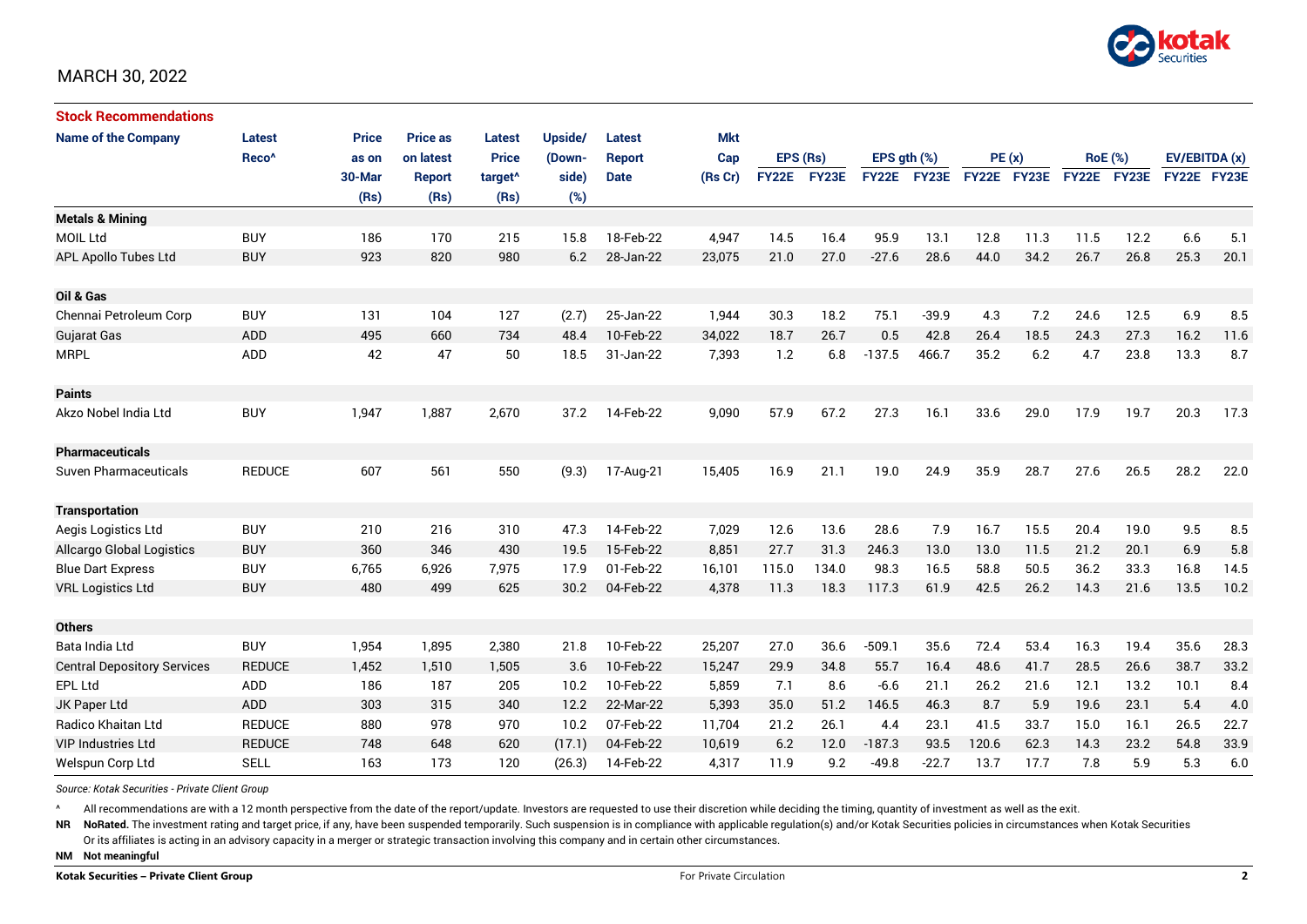

# **RATING SCALE (PRIVATE CLIENT GROUP)**

#### **Definitions of ratings**

| <b>BUY</b>       |   | - We expect the stock to deliver more than 15% returns over the next 12 months                                                                                                                                                                                                                                                                                                                                                     |
|------------------|---|------------------------------------------------------------------------------------------------------------------------------------------------------------------------------------------------------------------------------------------------------------------------------------------------------------------------------------------------------------------------------------------------------------------------------------|
| <b>ADD</b>       |   | - We expect the stock to deliver 5% - 15% returns over the next 12 months                                                                                                                                                                                                                                                                                                                                                          |
| <b>REDUCE</b>    |   | - We expect the stock to deliver -5% - +5% returns over the next 12 months                                                                                                                                                                                                                                                                                                                                                         |
| <b>SELL</b>      |   | - We expect the stock to deliver $\lt$ -5% returns over the next 12 months                                                                                                                                                                                                                                                                                                                                                         |
| <b>NR</b>        |   | - Not Rated. Kotak Securities is not assigning any rating or price target to the stock.                                                                                                                                                                                                                                                                                                                                            |
|                  |   | The report has been prepared for information purposes only.                                                                                                                                                                                                                                                                                                                                                                        |
| <b>SUBSCRIBE</b> |   | $-$ We advise investor to subscribe to the IPO.                                                                                                                                                                                                                                                                                                                                                                                    |
| <b>RS</b>        |   | - Rating Suspended. Kotak Securities has suspended the investment rating and price target for this stock, either because there is not a sufficient fundamental basis for determining, or there<br>are legal, regulatory or policy constraints around publishing, an investment rating or target. The previous investment rating and price target, if any, are no longer in effect for this stock and<br>should not be relied upon. |
| <b>NA</b>        |   | $-$ Not Available or Not Applicable. The information is not available for display or is not applicable                                                                                                                                                                                                                                                                                                                             |
| <b>NM</b>        |   | - Not Meaningful. The information is not meaningful and is therefore excluded.                                                                                                                                                                                                                                                                                                                                                     |
| <b>NOTE</b>      | - | Our target prices are with a 12-month perspective. Returns stated in the rating scale are our internal benchmark.                                                                                                                                                                                                                                                                                                                  |

## **FUNDAMENTAL RESEARCH TEAM (PRIVATE CLIENT GROUP)**

| <b>Shrikant Chouhan</b>                                                                                | Arun Agarwal                                                                                                    | <b>Amit Agarwal, CFA</b>            | <b>Hemali Dhame</b>      |
|--------------------------------------------------------------------------------------------------------|-----------------------------------------------------------------------------------------------------------------|-------------------------------------|--------------------------|
| <b>Head of Research</b>                                                                                | Auto & Auto Ancillary                                                                                           | <b>Transportation, Paints, FMCG</b> | Banking & Finance        |
| shrikant.chouhan@kotak.com                                                                             | arun.agarwal@kotak.com                                                                                          | agarwal.amit@kotak.com              | Hemali.Dhame@kotak.com   |
| +91 22 6218 5408                                                                                       | +91 22 6218 6443                                                                                                | +91 22 6218 6439                    | +91 22 6218 6433         |
| Jatin Damania                                                                                          | Purvi Shah                                                                                                      | <b>Rini Mehta</b>                   | K. Kathirvelu            |
| Metals & Mining, Midcap                                                                                | Pharmaceuticals                                                                                                 | <b>Research Associate</b>           | <b>Support Executive</b> |
| jatin.damania@kotak.com                                                                                | purvi.shah@kotak.com                                                                                            | rini.mehta@kotak.com                | k.kathirvelu@kotak.com   |
| +91 22 6218 6440                                                                                       | +91 22 6218 6432                                                                                                | +91 80801 97299                     | +91 22 6218 6427         |
| <b>Sumit Pokharna</b><br>Oil and Gas. Information Tech<br>sumit.pokharna@kotak.com<br>+91 22 6218 6438 | Pankaj Kumar<br><b>Construction, Capital Goods &amp; Midcaps</b><br>pankajr.kumar@kotak.com<br>+91 22 6218 6434 |                                     |                          |

## **TECHNICAL RESEARCH TEAM (PRIVATE CLIENT GROUP)**

| <b>Shrikant Chouhan</b>    | <b>Amol Athawale</b>    |  |
|----------------------------|-------------------------|--|
| shrikant.chouhan@kotak.com | amol.athawale@kotak.com |  |
| +91 22 6218 5408           | +91 20 6620 3350        |  |
|                            |                         |  |

#### **Sayed Haider** Research Associate [sayed.haider@kotak.com](mailto:sayed.haider@kotak.com) +91 22 62185498

#### **DERIVATIVES RESEARCH TEAM (PRIVATE CLIENT GROUP)**

+91 22 6218 5497 +91 33 6615 6273

**Sahaj Agrawal Prashanth Lalu Prasenjit Biswas, CMT, CFTe** [sahaj.agrawal@kotak.com](mailto:sahaj.agrawal@kotak.com) [prashanth.lalu@kotak.com](mailto:prashanth.lalu@kotak.com) [prasenjit.biswas@kotak.com](mailto:prasenjit.biswas@kotak.com)